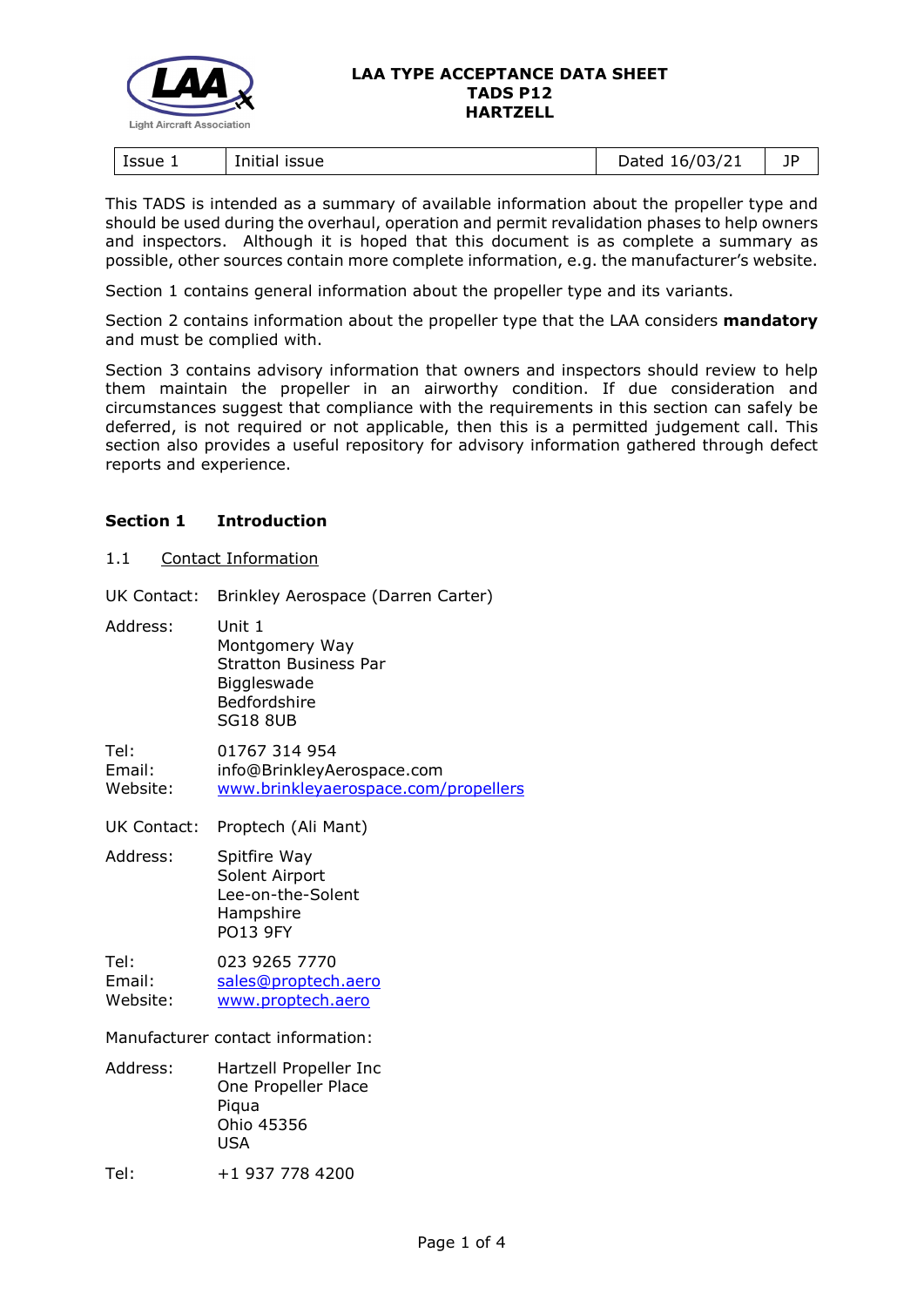

Email: [hartzellprop.com/contact](https://hartzellprop.com/contact/) Tech support: the tech support @hartzellprop.com [hartzellprop.com](https://hartzellprop.com/)

## 1.2 Description

A well-established American manufacturer of metal and composite blade variable pitch propellers. Hartzell have been manufacturing propellers since 1914, initially for the Wright brothers.

UK sales and support provided by Hartzell Recommended Service Facilities.

Hartzell propellers are fitted to a large number of LAA administered aircraft types, both amateur built and ex-certified.

# **Section 2 Mandatory information for owners, operators and inspectors**

At all times, responsibility for the maintenance and airworthiness of an aircraft (including the propeller) rests with the owner. A condition stated on a Permit to Fly requires that: *"the aircraft shall be maintained in an airworthy condition".* 

## 2.1 Lifed Items

| Reference ID      | Dated | Description                                                                      |
|-------------------|-------|----------------------------------------------------------------------------------|
| $SL$ HC-SL-61-61Y |       | 16 Aug 18 Propeller overhaul periods and service life limits                     |
|                   |       | CAA CAP 747 GR No 17 01 Jan 20 Variable pitch propeller maintenance requirements |

Check the Hartzell website [Service Documents](https://hartzellprop.com/services/product-support-library/service-documents/) section for updates to the above Service Letter.

## 2.2 Operator's Manuals

Where possible, the manuals describing setup, operation and maintenance procedures for the propeller should be obtained from the manufacturer or importer and retained with the aircraft's records.

Installation, operation and owner's manuals are available for download from the [Manuals](https://hartzellprop.com/services/product-support-library/manuals/hartzell-owners-manuals-english/) section of the Hartzell [Reference Library.](https://hartzellprop.com/services/product-support-library/)

## 2.3 Maintenance Schedule

Installation, operation and owner's manuals including maintenance information are available for download from the [Manuals](https://hartzellprop.com/services/product-support-library/manuals/hartzell-owners-manuals-english/) section of the Hartzell [Reference Library.](https://hartzellprop.com/services/product-support-library/)

Refer to specific manufacturer's information and LAA Technical Leaflet [TL 2.31: Low-Hours](http://www.lightaircraftassociation.co.uk/engineering/TechnicalLeaflets/Operating%20An%20Aircraft/TL%202.31%20LPIP.pdf)  [Propeller Inspection Protocol \(LPIP\)](http://www.lightaircraftassociation.co.uk/engineering/TechnicalLeaflets/Operating%20An%20Aircraft/TL%202.31%20LPIP.pdf)

Propellers fitted to LAA administered aircraft that are maintained either in accordance with the manufacturer's maintenance schedule, the CAA Light Aircraft Maintenance Schedule (LAMS) [CAP 411](http://www.caa.co.uk/CAP411) or the LAA Generic Maintenance Schedule, further details of which can be found in LAA Technical Leaflet [TL 2.19: The LAA Generic Maintenance Schedule.](http://www.lightaircraftassociation.co.uk/engineering/TechnicalLeaflets/Operating%20An%20Aircraft/TL%202.19%20The%20LAA%20Generic%20Maintenance%20Schedule.pdf) Note: The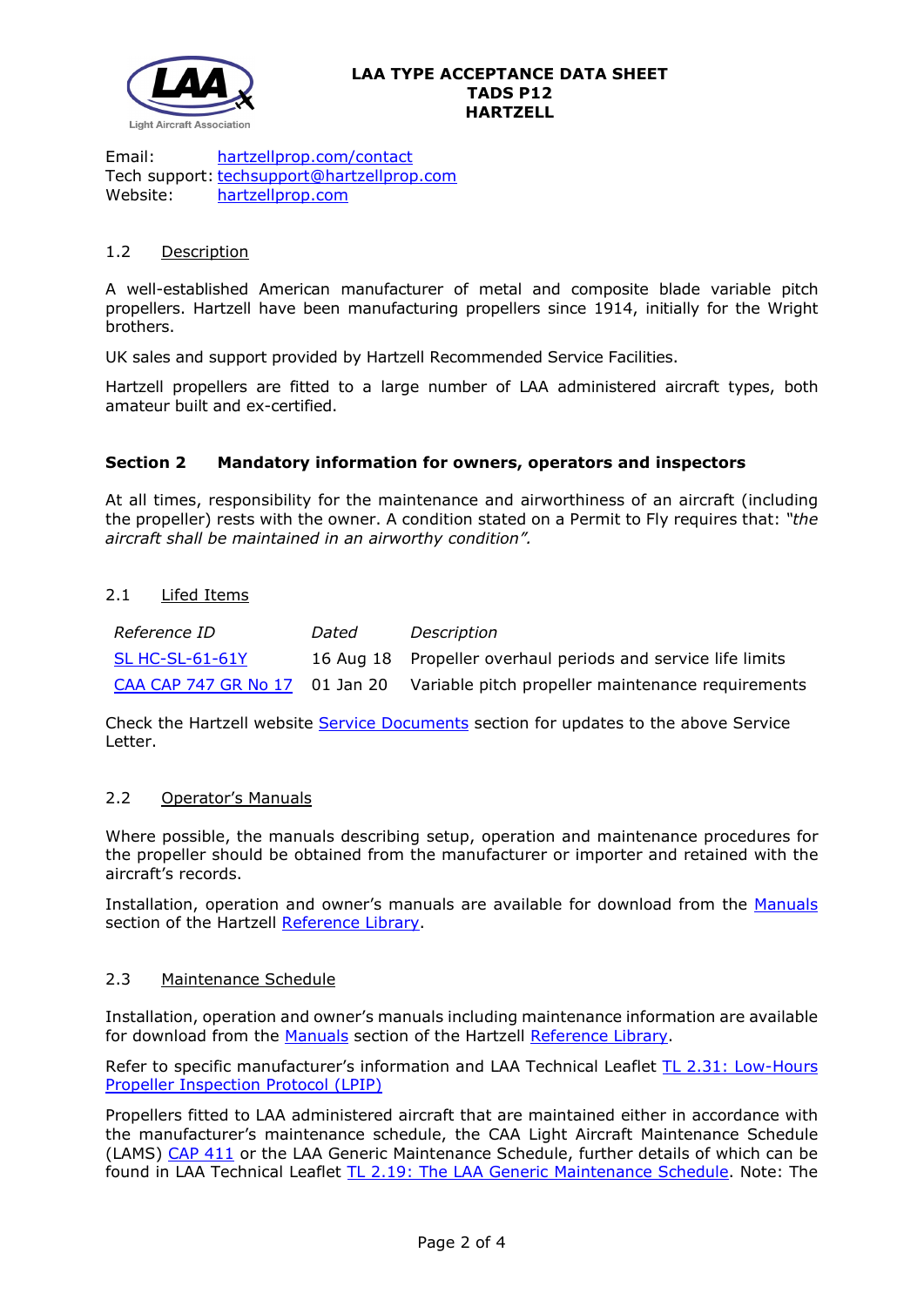

CAA and LAA produced maintenance schedules were originally written around the maintenance requirements of aircraft fitted with traditional aircraft engines and propellers.

Some aircraft may have mandated maintenance requirements and/or schedules which are stated on the aircraft's Operating Limitations document and these must be followed.

More information on maintenance schedules can be found in the [Aircraft Maintenance](http://www.lightaircraftassociation.co.uk/engineering/Maintenance/Aircraft_Maintenance.html) section of the LAA website.

Variable pitch propellers require a dedicated log book. Log books can be purchased from the [LAA Online Shop.](https://services.lightaircraftassociation.co.uk/catalog/265)

#### 2.4 Airworthiness Directives

There are a number of model-specific Airworthiness Directives issued by the FAA for Hartzell Propellers.

Check the **FAA AD Library** for current applicable ADs issued by propeller model.

## 2.5 Mandatory Permit Directives

No type-specific MPDs at this time.

Check CAA [CAP 661](http://www.caa.co.uk/cap661) which lists MPDs issued before 31 January 2012 and is no longer being updated.

The CAA now provides links to MPDs issued after 31 January 2012 on the [CAA MPD Listing](http://publicapps.caa.co.uk/modalapplication.aspx?appid=11&mode=list&type=sercat&id=55) page of their website.

The LAA website should be checked for MPDs that are non-type specific in LAA Technical Leaflet [TL 2.22: Non-Type Specific MPDs.](http://www.lightaircraftassociation.co.uk/engineering/TechnicalLeaflets/Operating%20An%20Aircraft/TL%202.22%20non-type%20specific%20MPDs.pdf)

## 2.6 CAA Mandatory Requirements for Airworthiness CAP747 and Civil Aircraft Airworthiness Information and Procedures (CAAIP) CAP562

No type specific requirements or information at this time.

CAA publications [CAP 747](http://www.caa.co.uk/CAP747) and [CAP 562](http://www.caa.co.uk/CAP562) contain information that may be relevant to LAA administered aircraft and should be checked for applicability.

In particular, refer to [CAP 747](http://www.caa.co.uk/CAP747) Generic Requirement GR No. 17 which concerns the maintenance requirements for variable pitch propellers installed on aircraft holding a UK Certificate of Airworthiness but may also be pertinent to LAA administered aircraft.

## 2.7 LAA Required Modifications (including LAA issued AILs, SBs, etc)

No type specific required modifications at this time.

#### 2.8 Operating Limitations to be Placarded or Shown by Instrument Markings

The Operating Limitations document for the aircraft will specify aircraft and powerplant limitations for that particular aircraft. Where a propeller is being fitted in accordance with a